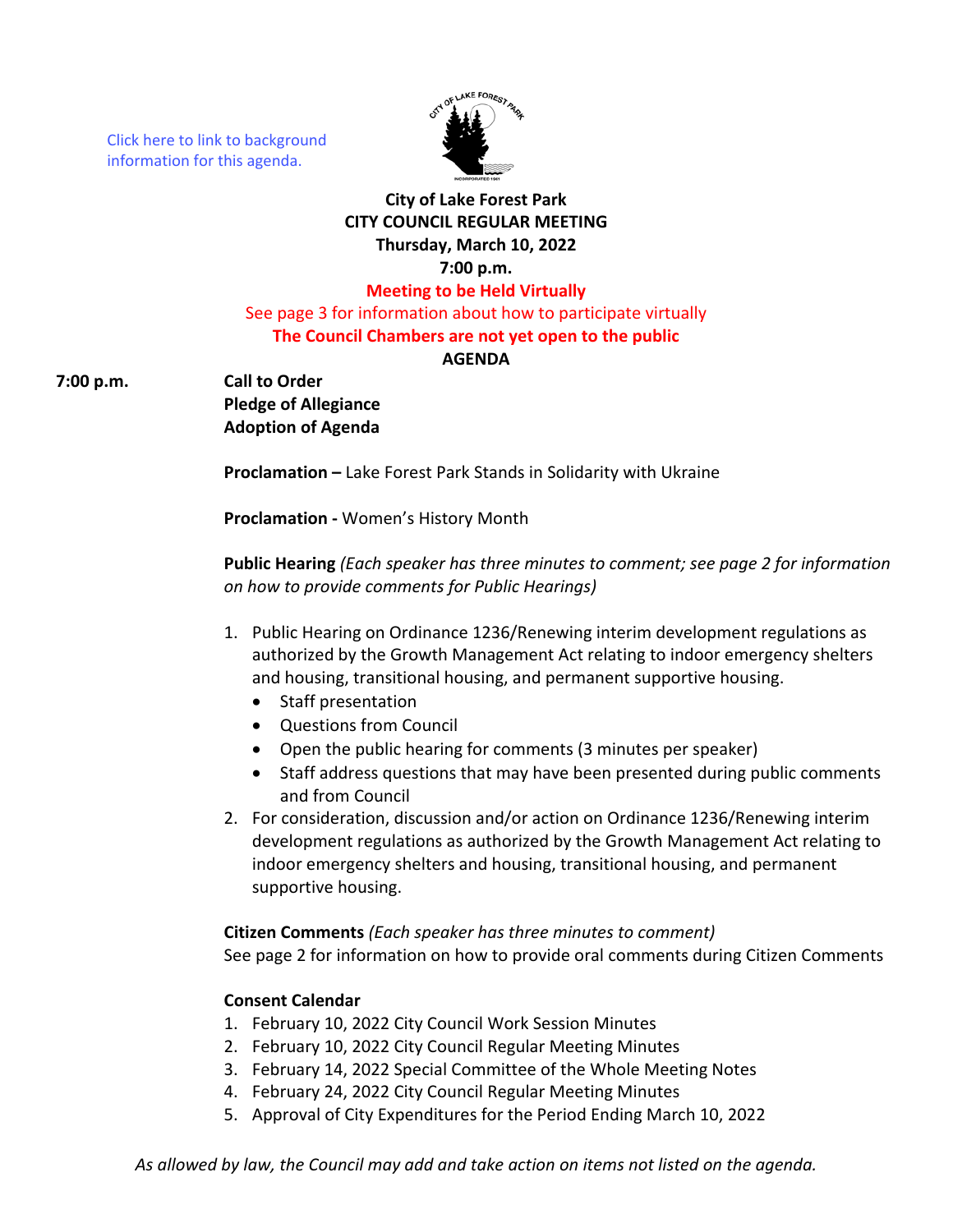### **Ordinances & Resolutions**

- 1. For consideration, discussion and/or action on Resolution 1839/Authorizing Mayor to Sign Amendment No. 1 to Professional Services Agreement AG 21-020 with PACE Engineers, Inc. for Accessible Curb Ramp Design and Construction Management **Services**
- 2. For consideration, discussion and/or action on Ordinance 1237/Amending the Lake Forest Municipal Code Section 2.16.095 – Authority of Support Services Officer

#### **Action or Discussion**

#### **Other Business**

### **Council Committee Reports Council/Mayor/City Administrator Reports**

- 1. Councilmember Reports
- 2. Mayor's Report
- 3. City Administrator's Report—March 10, 2022

# **9:00 p.m. Adjourn**

**Future Schedule** Thursday, March 17, 2022 City Council Budget & Finance Committee Meeting 6 pm *virtual meeting* Monday, March 21, 2022 City Council Committee of the Whole Meeting 6 pm *virtual meeting* Thursday, March 24, 2022 City Council Regular Business Meeting 7 pm *virtual meeting*

HOW TO SUBMIT ORAL AND WRITTEN COMMENTS <https://www.cityoflfp.com/615/Virtual-Meetings-during-COVID-19> (use CTRL+CLICK to open this link) *Written comments for public hearings will be submitted to Council if received by 5:00 p.m. the date of the meeting; otherwise, they will be provided to the City Council the next day. Because the City has implemented oral comments, written comments are no longer being read under Citizen Comments.*

#### MOBILE DEVICE NOTE

If you are accessing this agenda on a mobile device and do not have the ability to use CTRL+CLICK to access the linked information on this page, please see the PDF document that is associated to the right of this sentence.

**Instructions for participating in this meeting virtually are on the following page**